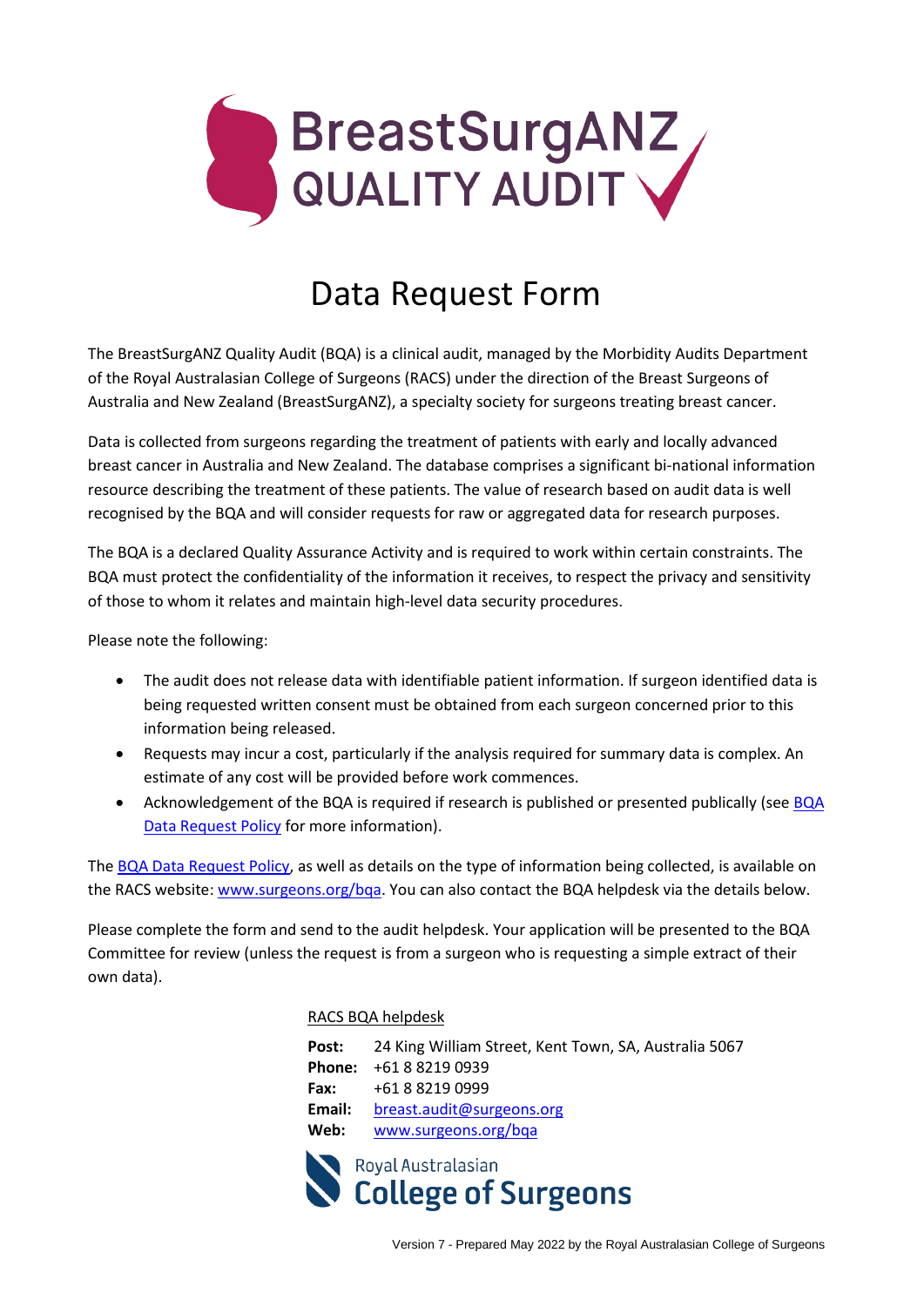# BreastSurgANZ Quality Audit: Data Request

| Name of principal requestor:                                                                                                                                                         |                        |  |  |  |  |
|--------------------------------------------------------------------------------------------------------------------------------------------------------------------------------------|------------------------|--|--|--|--|
| Organisation:                                                                                                                                                                        |                        |  |  |  |  |
| Postal address:                                                                                                                                                                      |                        |  |  |  |  |
|                                                                                                                                                                                      |                        |  |  |  |  |
| Telephone:                                                                                                                                                                           | Fax:                   |  |  |  |  |
| Email:                                                                                                                                                                               |                        |  |  |  |  |
| Co-investigators:                                                                                                                                                                    |                        |  |  |  |  |
| $\Box$ Extension<br>Amendment<br>Request type: $\square$ New request                                                                                                                 |                        |  |  |  |  |
| Requestor status:                                                                                                                                                                    |                        |  |  |  |  |
| Researcher<br><b>BreastSurgANZ member</b>                                                                                                                                            |                        |  |  |  |  |
| <b>BQA participant</b>                                                                                                                                                               | Trainee or student     |  |  |  |  |
| <b>RACS Fellow</b><br>Other, please specify:                                                                                                                                         |                        |  |  |  |  |
| Institution or purpose data is primarily requested for:                                                                                                                              |                        |  |  |  |  |
| <b>Federal Government</b><br>Media                                                                                                                                                   |                        |  |  |  |  |
| <b>State Government</b><br>Hospital                                                                                                                                                  |                        |  |  |  |  |
| Non-government organisation<br>University                                                                                                                                            |                        |  |  |  |  |
| Public enquiry                                                                                                                                                                       | Other, please specify: |  |  |  |  |
| Commerial Entity (e.g. Pharmaceutical<br>company)                                                                                                                                    |                        |  |  |  |  |
| Date of request:                                                                                                                                                                     | Date data required by: |  |  |  |  |
| Data required for a duration of: $\square$ 6 months $\square$ 12 months $\square$ 18 months $\square$ 24 months $\square$ other (please<br>specify)                                  |                        |  |  |  |  |
| Please note: the duration is to include the entirety of data analysis, manuscript preparation, acceptance and publication. All data is to be destroyed at the<br>end of this period. |                        |  |  |  |  |
| Why is the data required? $\Box$ Research (attach CV) $\Box$ Quality Assurance $\Box$ Planning/admin $\Box$ Reporting<br>$\Box$ Other:                                               |                        |  |  |  |  |
| Project objective:                                                                                                                                                                   |                        |  |  |  |  |
|                                                                                                                                                                                      |                        |  |  |  |  |
|                                                                                                                                                                                      |                        |  |  |  |  |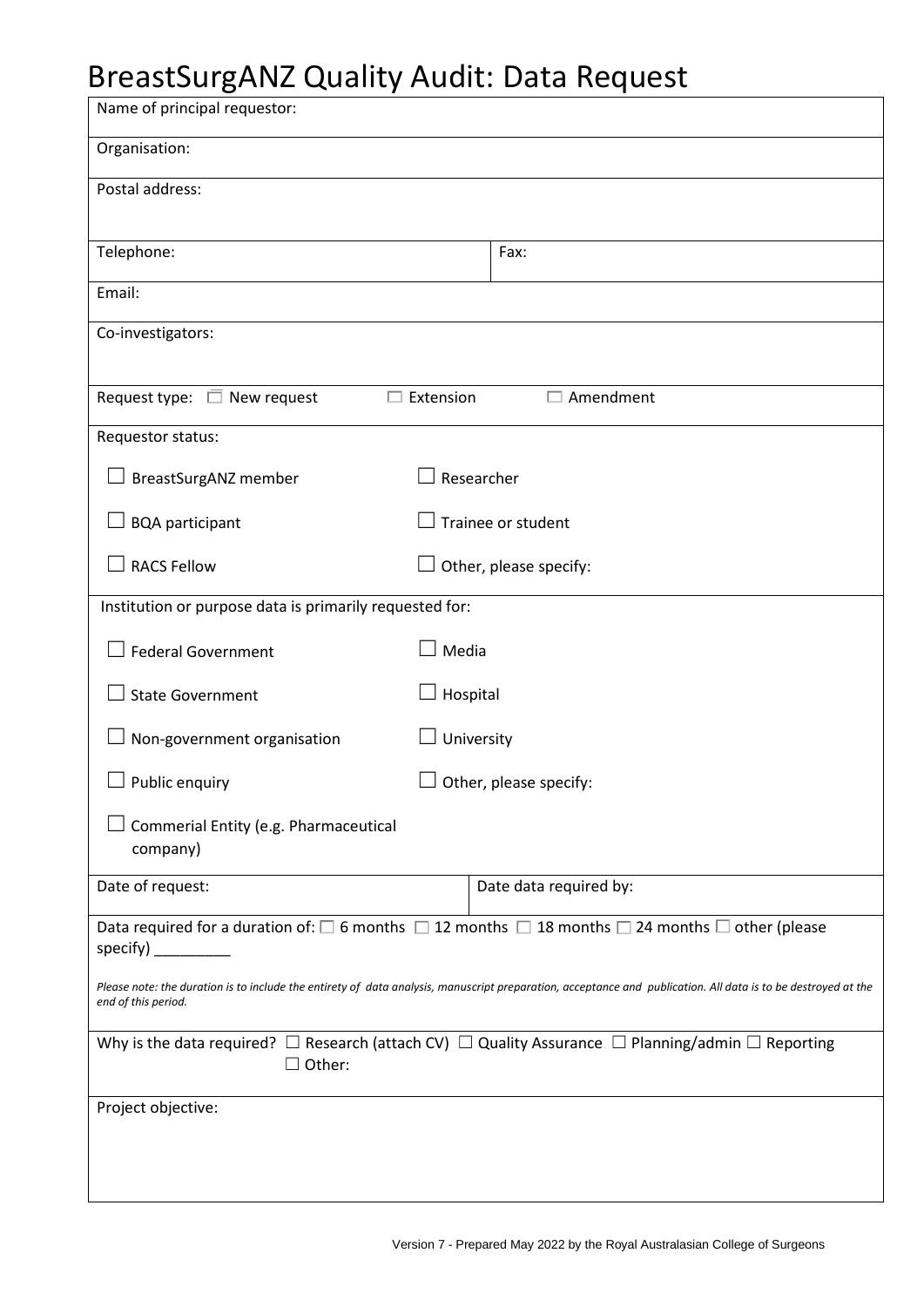| Methodology: |  |
|--------------|--|
|--------------|--|

Intended output of project, including publications:

| Type of information required: | Date range of requested data (e.g. $1/1/1999 - 1/1/2018$ ):   |
|-------------------------------|---------------------------------------------------------------|
| De-identified raw data        |                                                               |
| Surgeon identified data*      | Other inclusion criteria (e.g. female only, specific region): |
| Tabulated/summary data        |                                                               |
|                               | Other exclusion criteria (e.g. male, below 50 years of age):  |
| *surgeon consent required     |                                                               |
|                               |                                                               |

Provide details of what BQA data or analysis is required. Give as much detail as possible, including specific BQA field names (use th[e BQA data dictionary](https://www.surgeons.org/-/media/Project/RACS/surgeons-org/files/morbidity-audits/2021-05-07_DOC_BQA_Data_Dictionary.pdf) for reference) preferred format for receiving data (e.g. xls, mdb, docx, etc.):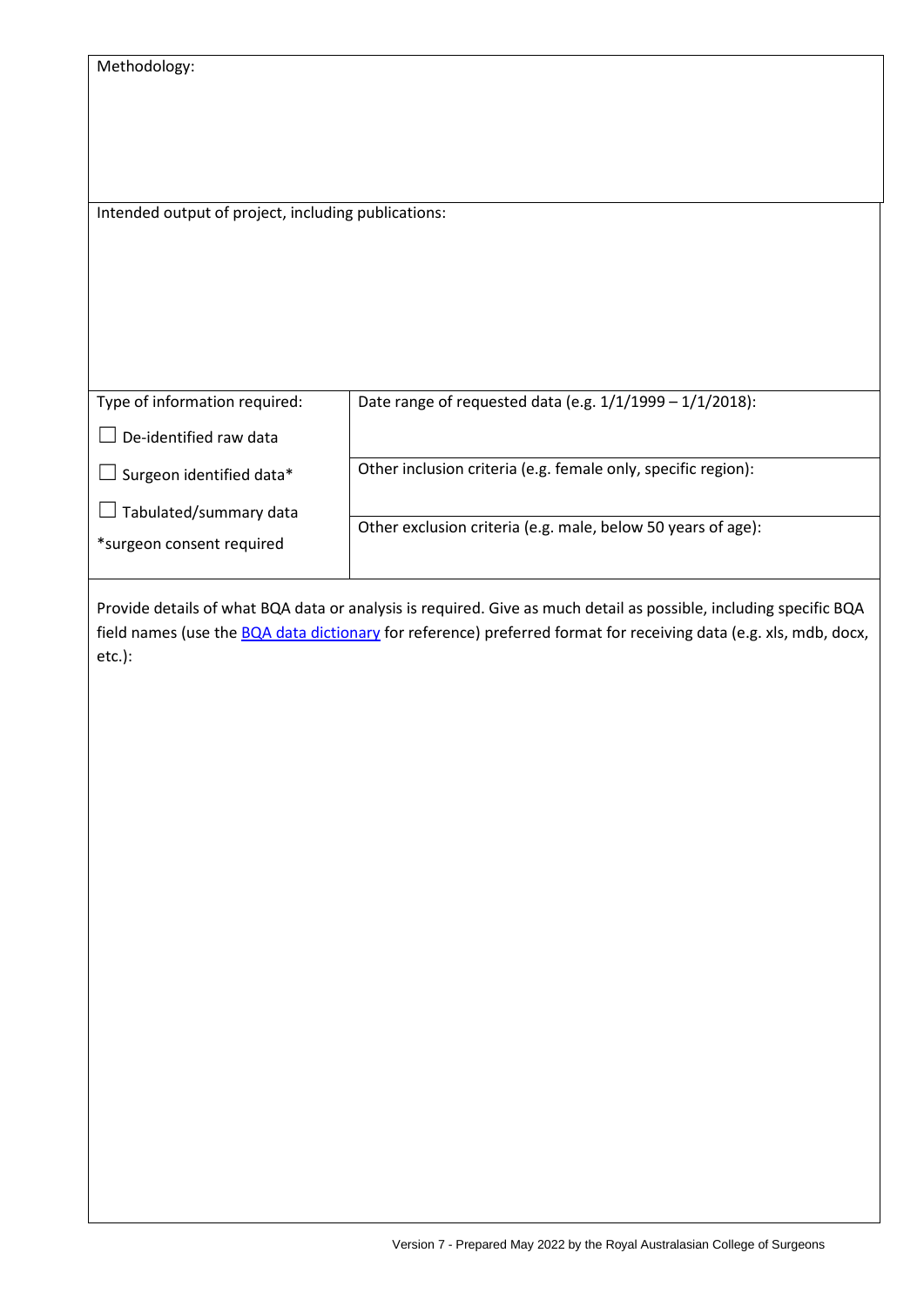| Provide details of how data will be securely stored during use, and destroyed following retention period:                |
|--------------------------------------------------------------------------------------------------------------------------|
|                                                                                                                          |
| Please provide a brief (1-2 sentence) summary of this project, suitable for publication on the BreastSurgANZ<br>website: |
|                                                                                                                          |
|                                                                                                                          |
| Has approval for project been obtained from a Human Research Ethics Committee?                                           |
| Yes (attach approval and approved study documents)                                                                       |
| $\Box$ No                                                                                                                |
| If no please provide justification:                                                                                      |
|                                                                                                                          |
|                                                                                                                          |
|                                                                                                                          |
|                                                                                                                          |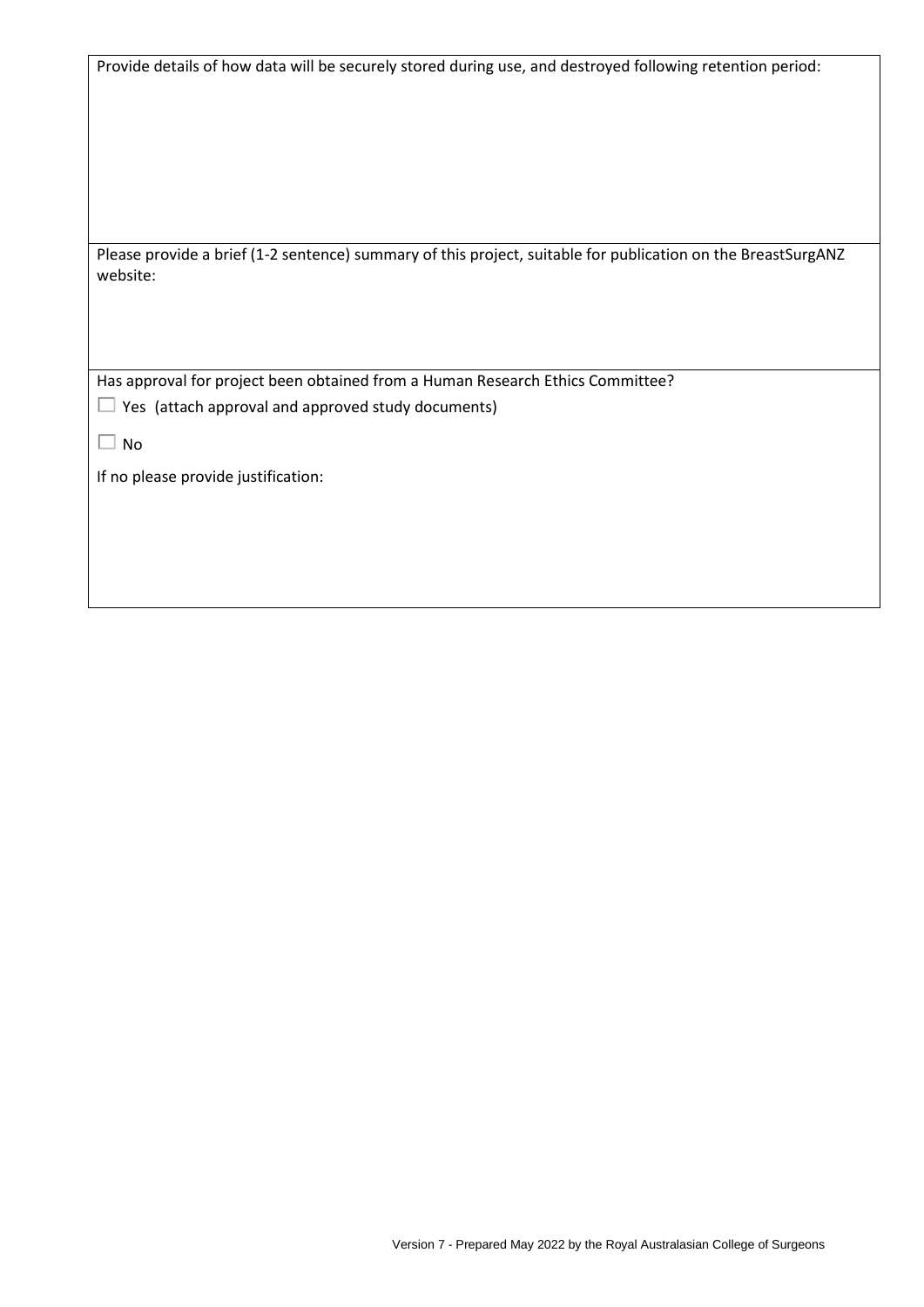#### **Acceptance of terms of release:**

By completing this request, I acknowledge that:

- Any information I receive is confidential and will be secured and treated in a manner that complies with privacy and qualified privilege requirements
- I may only use the data for the purpose approved by the BQA Committee
- I must not disclose released data to any third party, combine with other datasets or link it with other data without specific approval from the BQA Committee
- I will acknowledge the source of released data in accordance with the BQA [Data Request Policy](https://www.surgeons.org/-/media/Project/RACS/surgeons-org/files/morbidity-audits/bqa-data-release-policy.pdf)
- I must apprise the committee of the progress of the project at the completion of the project and at six-monthly intervals for projects that continue for longer than six months
- If I am requesting data for research
	- o I must provide the audit with a copy of the resulting report/manuscript and where the document is accepted for publication, provide the manuscript for review to the BQA Committee 14 days prior to publication.
	- o I must also provide a short summary of the outcomes of this research to the BQA Committee in language easy to understand.
	- o BreastSurgANZ reserves the right to publicise any publication based on audit data through their website, in their Newsletter or in the form a general media release.
- $\bullet$  If I receive raw data  $$ 
	- o Approval for the use of the data will lapse on the proposed completion date. If data is required for analysis or publication after this date an amendment will need to be submitted to the committee for review and approval.
	- o Data must be kept for a minimum of five years post publication, if the data is published.

Name: Name: Name: Name: Name: Name: Name: Name: Name: Name: Name: Name: Name: Name: Name: Name: Name: Name: Name: Name: Name: Name: Name: Name: Name: Name: Name: Name: Name: Name: Name: Name: Name: Name: Name: Name: Name:

Signature:  $\frac{1}{2}$  /  $\frac{1}{2}$  /  $\frac{1}{2}$  /  $\frac{1}{2}$  /  $\frac{1}{2}$  /  $\frac{1}{2}$  /  $\frac{1}{2}$  /  $\frac{1}{2}$  /  $\frac{1}{2}$  /  $\frac{1}{2}$  /  $\frac{1}{2}$  /  $\frac{1}{2}$  /  $\frac{1}{2}$  /  $\frac{1}{2}$  /  $\frac{1}{2}$  /  $\frac{1}{2}$  /  $\frac{1}{2}$  /  $\frac{1}{$